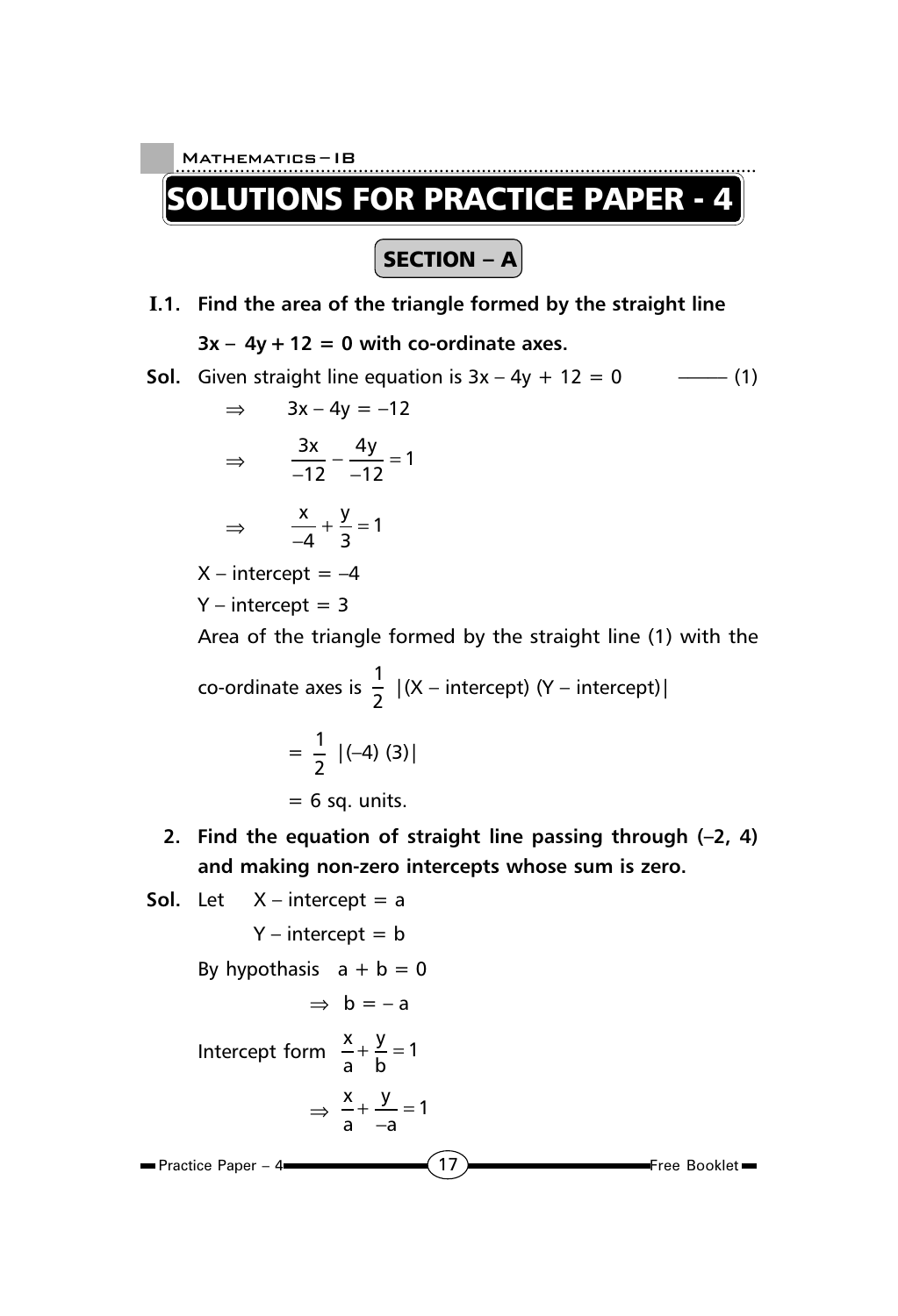$M$ ATHEMATICS-IB Mathematics ......................................................... – IB

 $\Rightarrow$  x – y = a

But this straight line passing through (–2, 4).

$$
\therefore -2 - 4 = a
$$
\n
$$
\Rightarrow a = -6
$$

∴ Required straight line equation is

$$
x - y = -6
$$
  
\n
$$
\Rightarrow x - y + 6 = 0
$$

**3.** Find the angle between the planes  $2x-y+z=6$ ,  $x+y+2z=7$ .

**Sol.** Given plane equations are  $2x - y + z - 6 = 0$  –––(1)  $x + y + 2z - 7 = 0$  --- (2)

Let ' $\theta$ ' be the acute angle between the planes (1) & (2)

$$
\therefore \cos \theta = \frac{a_1a_2 + b_1b_2 + c_1c_2}{\sqrt{a_1^2 + b_1^2 + c_1^2} \sqrt{a_2^2 + b_2^2 + c_2^2}}
$$

$$
= \frac{2(1) + (-1)(1) + 1(2)}{\sqrt{4 + 1 + 1} \sqrt{1 + 1 + 4}}
$$

$$
= \frac{2 - 1 + 2}{\sqrt{6} \sqrt{6}}
$$

$$
= \frac{3}{6} = \frac{1}{2}
$$

$$
\therefore \theta = 60^{\circ}
$$

**4. If (3, 2, –1), (4, 1, 1), (6, 2, 5) are three vertices and (4, 2, 2) is the centroid of a tetrahedron, find the fourth vertex.**

**Sol.** Let 
$$
A = (3, 2, -1)
$$

\n $B = (4, 1, 1)$ 

\n $C = (6, 2, 5)$ 

\n $D = (x, y, z)$ 

\nGiven  $(4, 2, 2)$  is the centroid of the tetrahedron ABCD

18 **Free Booklet Practice Paper – 4**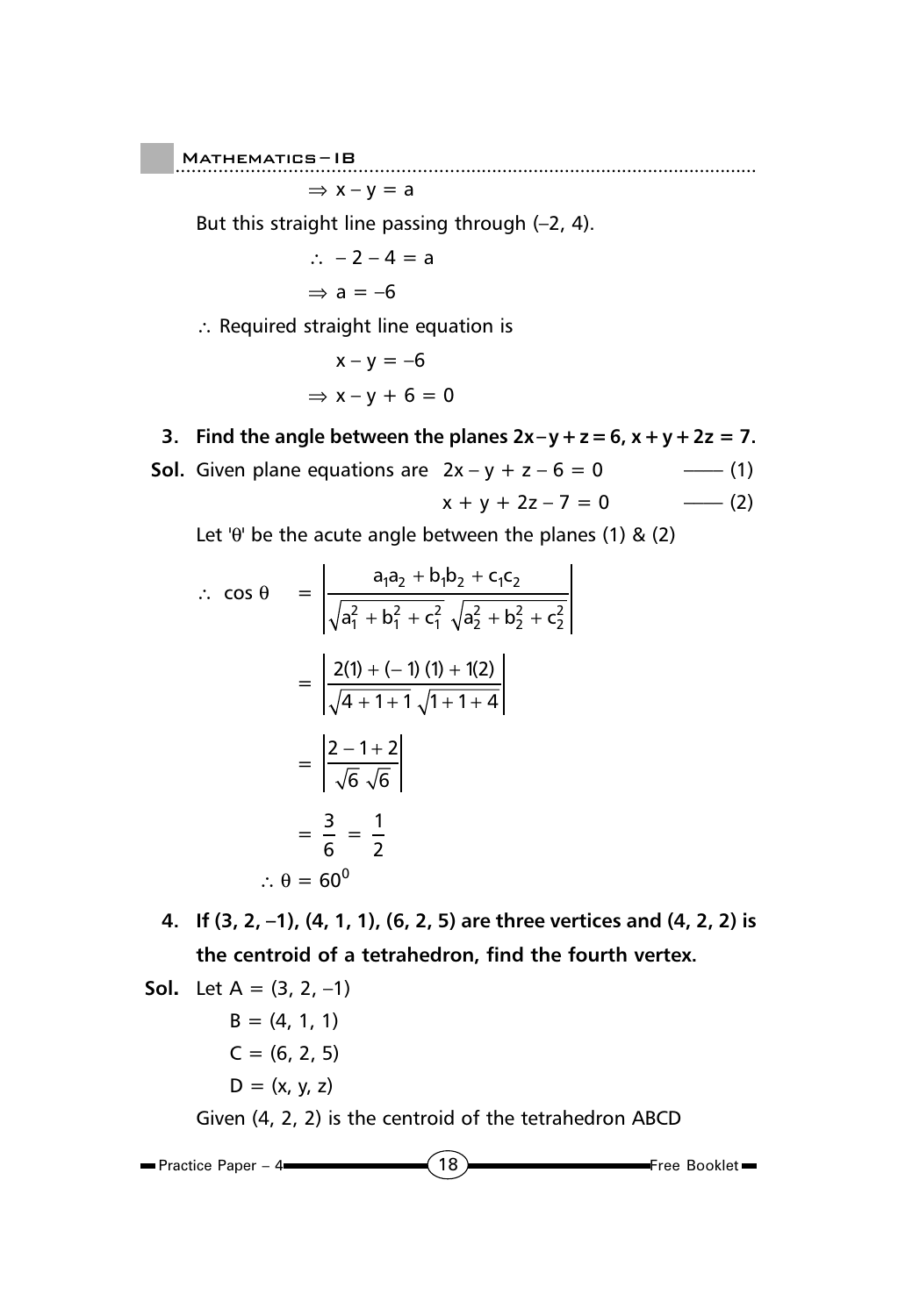$(19)$  Free Booklet ..................................................... Mathematics ......................................................... – IB  $\blacksquare$  Practice Paper – 4 $\blacksquare$ ∴ (4, 2,2) =  $\frac{3+4+6}{1}$ 4  $2 + 1 + 2$ 4  $1+1+5$ 4  $(3 + 4 + 6 + x + 2 + 1 + 2 + y + -1 + 1 + 5 +$  $\left(\frac{3+4+6+x}{4}, \frac{2+1+2+y}{4}, \frac{-1+1+5+z}{4}\right)$ 13 4  $\frac{+ x}{4} = 4$   $\frac{5 +}4$  $\frac{+y}{2}$  = 2  $\qquad$  | 5 4  $\frac{+ z}{2} = 2$  $\Rightarrow$  13 + x = 16  $\vert$  5 + y = 8  $\vert$  5 + z = 8 ⇒ x = 3 y = 3 z = 3 ∴ Fourth vertex D = (3, 3, 3) **5.** Compute Lt  $\frac{a^x - 1}{b^x}$  $x \rightarrow 0$  **b**<sup>x</sup> - 1 **x**  $\rightarrow$  0 h<sup>x</sup> − − **; (a > 0, b > 0, b** ≡ **1). Sol.** l<sup>im</sup><br>×→ x x a  $\rightarrow$  0  $\bm{b}$ 1 1 −  $\frac{1}{-1}$  = lim x x a x  $\rightarrow$  0  $p$ x 1 1 − − = lim lim x x x x a x b x  $\rightarrow$  $\rightarrow$ 0 0 1 1 − −  $=\frac{\log n}{n}$ log e e a b  $=$   $log_b^a$  $\therefore \lim_{x \to 0} \frac{a}{b^x - 1} = \log$ x  $\frac{x}{1}$  -  $\frac{9}{b}$  $a^x - 1$ <sub>— log</sub>a  $\rightarrow$  0  $\beta$ 1 1  $\frac{-1}{-1}$ =  $\log_{b}^{a}$ . **6.** Find Lt  $\left(\frac{2|x|}{|x|}\right)$ **x**  $\mathbf{L}$ **t**  $\frac{1}{x}$  +  $\frac{1}{x}$  +  $\frac{1}{x}$  +  $\frac{1}{x}$  +  $\frac{1}{x}$ ſ  $\left(\frac{2|x|}{x}+x+1\right)$ . **Sol.**  $\lim_{x \to 0} \left( \frac{2 |x|}{x} \right)$ x  $\lim_{x\to 0} \left( \frac{2 |x|}{x} + x + 1 \right)$  $\left(\frac{2|x|}{x}+x+1\right)$  =  $\lim_{x\to 0}$ x  $\lim_{x \to 0^+} \left( \frac{2x}{x} + x + 1 \right)$  since  $|x| = x, x > 0$  $= \lim_{x \to 0^+} (3 + x)$ = 3 ∴  $\lim_{x\to 0} \left( \frac{2 |x|}{x} \right)$ x  $\lim_{x\to 0} \left( \frac{2 |x|}{x} + x + 1 \right)$  $\left(\frac{2|x|}{x} + x + 1\right) = 3.$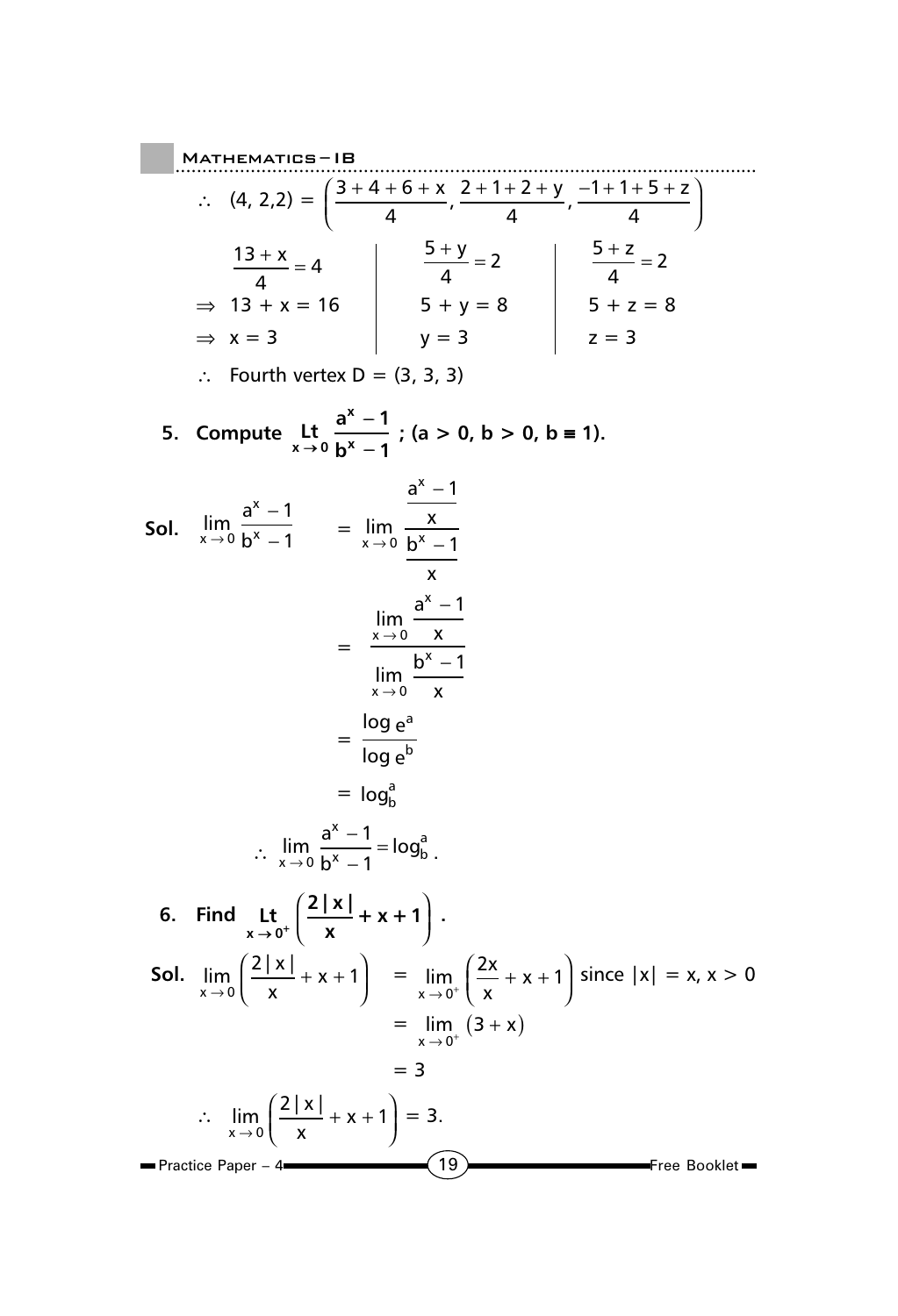Mathematics ......................................................... – IB **7.** If  $y = \tan^{-1} \left( \frac{2x}{2} \right)$  $1 - x^2$ ſ l I  $\overline{a}$  $\overline{1}$  $\int$ , find  $\frac{dy}{dx}$ . **Sol.** Given  $y = Tan^{-1}$   $\left(\frac{2}{2}\right)$  $1 - x^2$ x − x ſ l I Ì  $\overline{\phantom{a}}$ I Put  $x = Tan\theta \Rightarrow \theta = Tan^{-1}x$  $y = Tan^{-1} \left( \frac{2}{2} \right)$  $1 - Tan<sup>2</sup>$ Tan Tan θ  $-$  Tan $^2\theta$ ſ l I  $\lambda$  $\overline{1}$   $=$  Tan<sup>-1</sup> (Tan 2 $\theta$ )  $= 2\theta$  $= 2$ Tan<sup>-1</sup>x

 $\vert$  Mathematics-IB

differentiating w.r.to 'x' on bothsides, we have

$$
\frac{dy}{dx} = 2\frac{d}{dx} (\text{Tan}^{-1} x)
$$

$$
= 2\left(\frac{1}{1+x^2}\right)
$$

$$
\therefore \frac{dy}{dx} = \frac{2}{1 + x^2} \ .
$$

8. If  $y = ae^{nx} + be^{-nx}$ , then prove that  $y^n = n^2y$ .

**Sol.** Given  $y = ae^{nx} + be^{-nx}$ 

$$
y1 = aenx \cdot n + be-nx (-n)
$$
  
=  $ane^{nx} - bne^{-nx}$   

$$
y11 = anenx \cdot n - bne^{-nx}(-n)
$$
  
=  $an2enx + bn2e-nx$   
Practice Paper - 4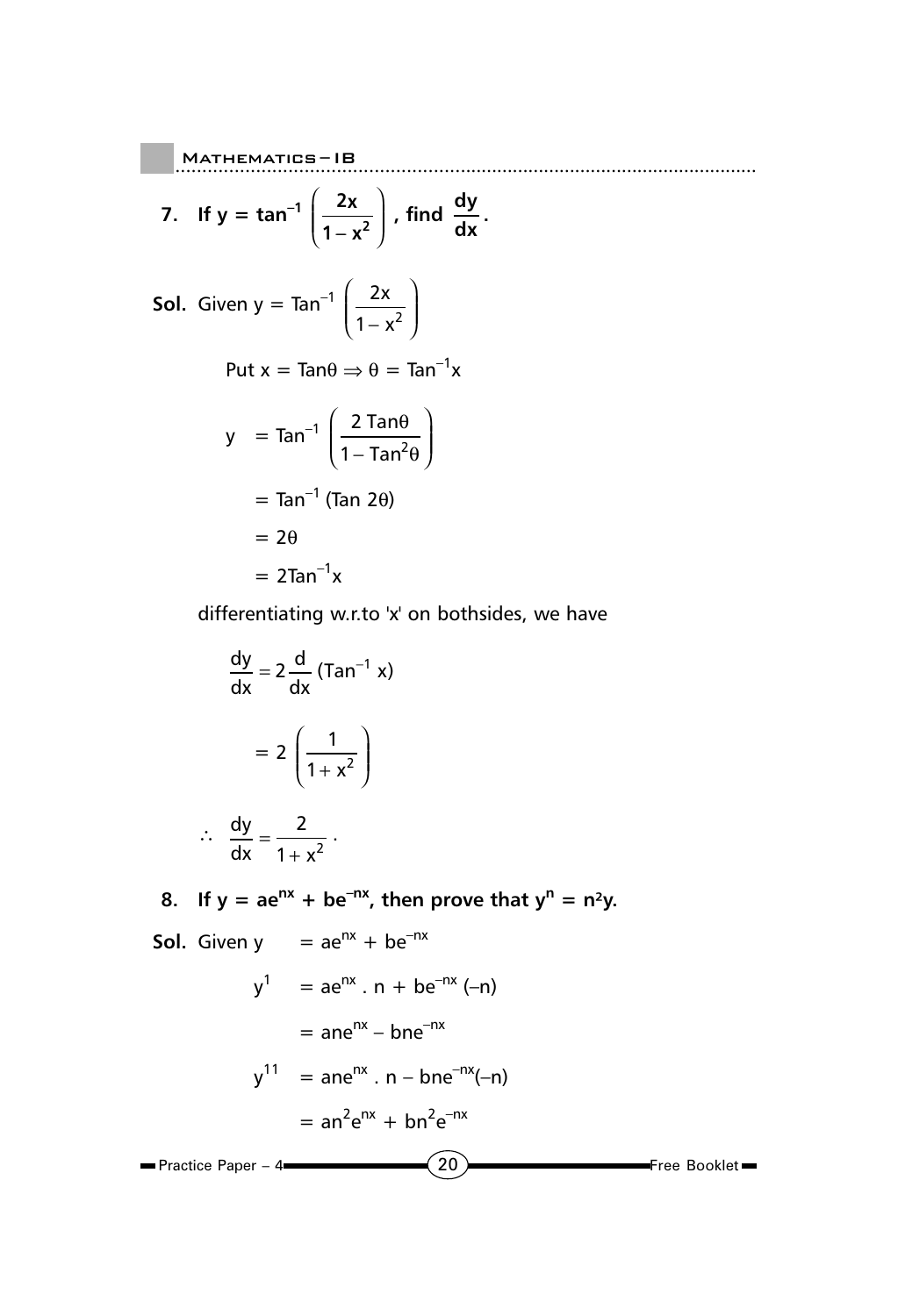..................................................... Mathematics ......................................................... – IB  $= n<sup>2</sup>(ae<sup>nx</sup> + be<sup>-nx</sup>)$  $= n<sup>2</sup>y$  $\therefore$  y<sup>11</sup> = n<sup>2</sup>y.

9. If  $y = f(x) = x^2 + x$ ,  $x = 10$ ,  $\Delta x = 0.1$ , find  $\Delta y$ , dy. **Sol.** Given  $y = x^2 + x$ ,  $x = 10$  and  $\Delta x = 0.1$  $\Delta y = f(x + \Delta x) - f(x)$  $= (x + \Delta x)^2 + (x + \Delta x) - (x^2 + x)$  $= x^{2} + 2x \Delta x + (\Delta x)^{2} + x + \Delta x - x^{2} - x$  $= 2x \Delta X + (\Delta x)^2 + \Delta x$  $= 2(10) (0.1) + (0.1)^{2} + 0.1$  $= 2 + 0.01 + 0.1$  $= 2.11$ dy =  $f^1(x)$  ∆x  $= (2x + 1) \Delta x$  $= \{2.(10) + 1\} (0.1)$  $= (21) (0.1)$  $= 2.10$ 

**10. Verify Rolle's theorem of the function**

**log (x² +2) – log 3 on [–1, 1]**

 $\left(21\right)$  Free Booklet **Practice Paper – 4 Sol.** Let  $f(x) = log(x^2 + 2) - log3$ Clearly f is continous on [–1, 1] and f is derivable on (–1, 1) Also,  $f(-1) = \log (1 + 2) - \log 3 = \log 3 - \log 3 = 0$ f(1) =  $log(1 + 2) - log 3 = log 3 - log 3 = 0$ ∴  $f(-1) = f(1)$ f satisfies all the conditions of Rolle's theorem. ∴ There exists  $C \in (-1, 1)$  such that  $f^1(c) = 0$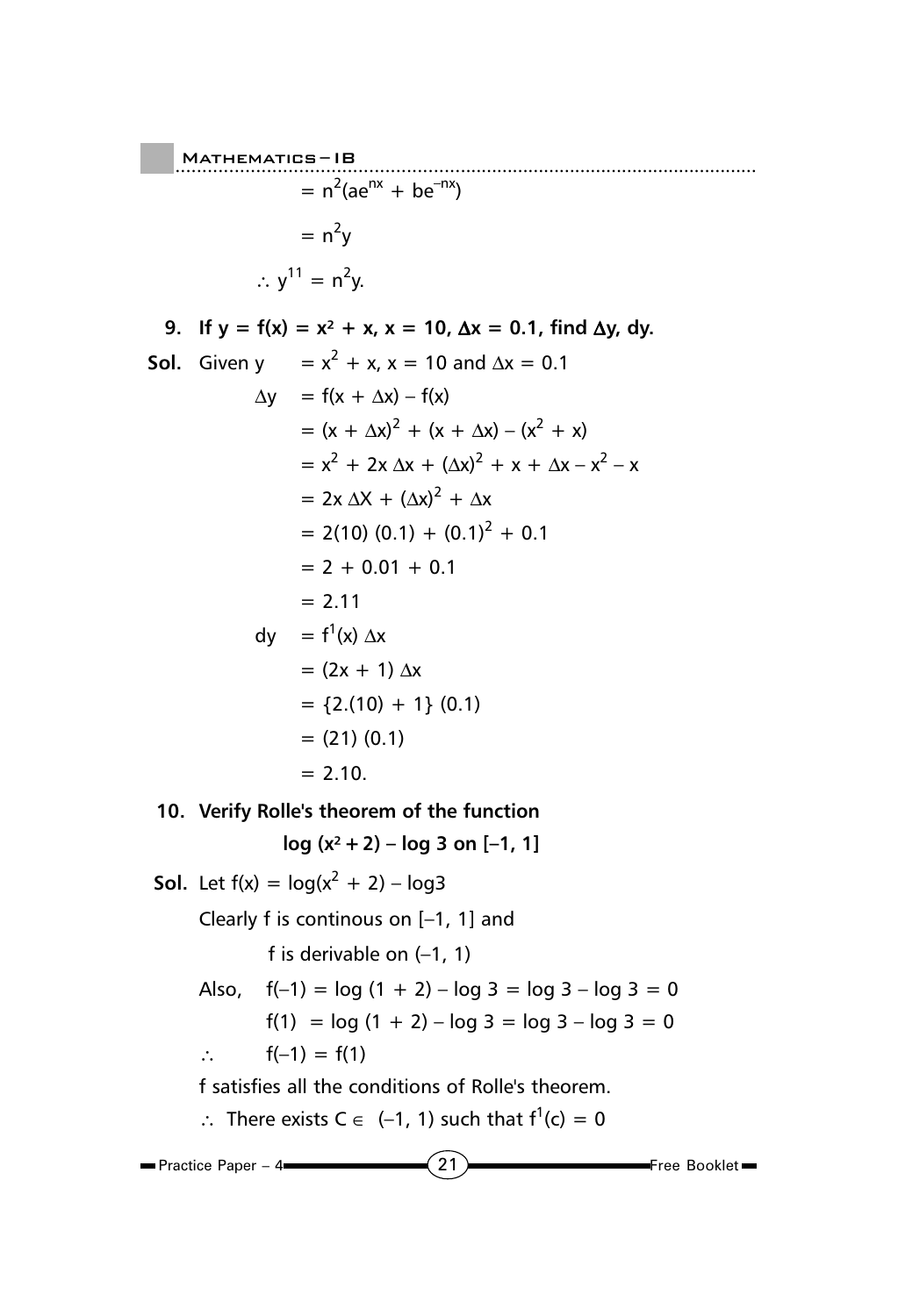Mathematics—IB

\nBut 
$$
f(x) = \log (x^2 + 2) - \log 3
$$

\n
$$
f^1(x) = \frac{1}{x^2 + 2} \cdot 2x - 0
$$
\n
$$
f^1(x) = \frac{2x}{x^2 + 2}
$$
\n
$$
f^1(c) = \frac{2c}{c^2 + 2}
$$
\n
$$
0 = \frac{2c}{c^2 + 2}
$$
\n
$$
2c = 0
$$
\n
$$
\Rightarrow c = 0 \in (-1, 1)
$$

Hence Rolle's theorem is verified.

$$
\fbox{\textbf{SECTION - B}}
$$

**II.11. Find the equation of the locus of P, if**  $A = (2, 3)$ **,**  $B = (2, -3)$ **and PA + PB = 8.**

**Sol.** Given 
$$
A = (2, 3)
$$

\n $B = (2, -3)$ 

\nLet  $P(x, y)$  be any point on the locus.

\nGiven geometric condition is  $PA + PB = 8$ 

\n $\Rightarrow PA = 8 - PB$ 

\n $\Rightarrow PA^2 = (8 - PB)^2$ 

\n $\Rightarrow PA^2 = 64 + PB^2 - 16PB$ 

\n $\Rightarrow (x-2)^2 + (y-3)^2 = 64 + (x-2)^2 + (y+3)^2 - 16\sqrt{(x-2)^2 + (y+3)^2}$ 

\n $\Rightarrow y^2 - 6y + 9 - y^2 - 6y - 9 - 64 = -16\sqrt{x^2 - 4x + 4 + y^2 + 6y + 9}$ 

\n $\Rightarrow (-12y - 64) = -16\sqrt{x^2 + y^2 - 4x + 6y + 13}$ 

\n $\Rightarrow (3y + 16) = 4\sqrt{x^2 + y^2 - 4x + 6y + 13}$ 

\nS.O.B.S

\n• Practice Paper - 4

\n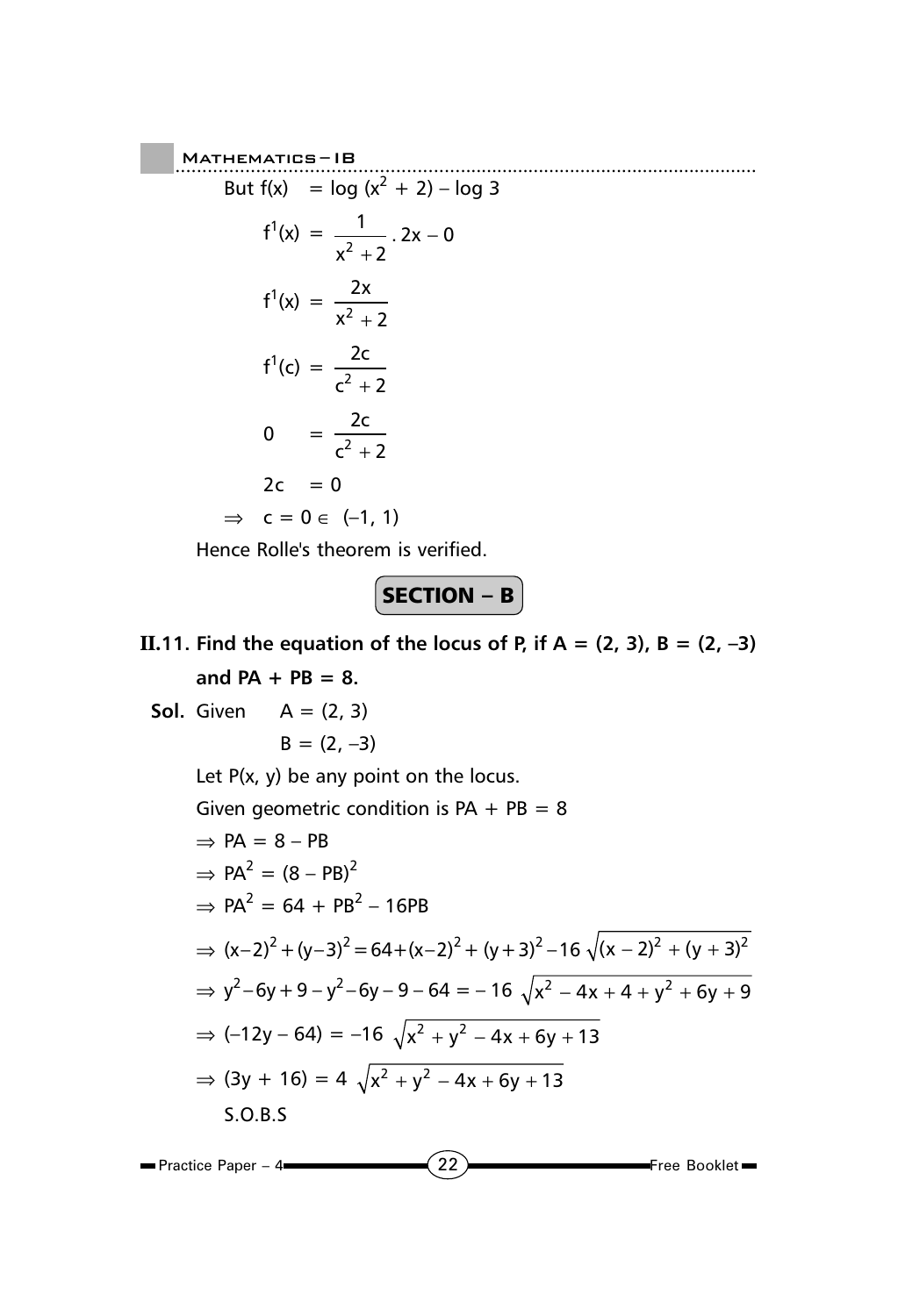- ..................................................... Mathematics ......................................................... IB  $\Rightarrow$  (3y + 16)<sup>2</sup> = 16 (x<sup>2</sup> + y<sup>2</sup> – 4x + 6y + 13)  $\Rightarrow$  9y<sup>2</sup> + 256 + 96y = 16x<sup>2</sup> + 16y<sup>2</sup> – 64x + 96y + 208  $\Rightarrow$  16x<sup>2</sup> + 7y<sup>2</sup> – 64x – 48 = 0 ∴ The locus of P is  $16x^2 + 7y^2 - 64x - 48 = 0$
- **12. When the axes are rotated through an angle** π**/6, find the transformed equation of**  $x^2 + 2\sqrt{3}$  **xy**  $-y^2 = 2a^2$ **.**

**Sol.** Since 
$$
\theta = \frac{\pi}{6}
$$
,  $x = X \cos \alpha - Y \sin \alpha$ 

\n
$$
x = X \cos \frac{\pi}{6} - Y \sin \frac{\pi}{6}
$$
\n
$$
= X \cdot \frac{\sqrt{3}}{2} - Y \cdot \frac{1}{2} = \frac{\sqrt{3}X - Y}{2}
$$
\n
$$
y = X \sin \alpha + Y \cos \alpha = X \cdot \sin \frac{\pi}{6} + Y \cos \frac{\pi}{6}
$$
\n
$$
= X \cdot \frac{1}{2} + Y \cdot \frac{\sqrt{3}}{2} = \frac{X + \sqrt{3}Y}{2}
$$
\nTransformed equation is  $f\left(\frac{\sqrt{3}X - Y}{2}, \frac{X + \sqrt{3}Y}{2}\right) = 0$ 

\n
$$
\Rightarrow \left(\frac{\sqrt{3}X - Y}{2}\right)^2 + 2\sqrt{3}\left(\frac{\sqrt{3}X - Y}{2}\right) \left(\frac{X + \sqrt{3}Y}{2}\right) - \left(\frac{X + \sqrt{3}Y}{2}\right) = 2a^2
$$
\n
$$
\Rightarrow \frac{3x^2 - 2\sqrt{3}XY + Y^2}{4} + \frac{2\sqrt{3}[\sqrt{3}X^2 - XY + 3XY - \sqrt{3}Y^2]}{4}
$$
\n
$$
- \frac{X^2 + 3Y^2 + 2\sqrt{3}XY}{4} = 2a^2
$$
\n
$$
\Rightarrow 3X^2 - 2\sqrt{3}XY + Y^2 + 2\sqrt{3}[\sqrt{3}X^2 + 2XY - \sqrt{3}Y^2]
$$
\n
$$
- (x^2 + 3Y^2 + 2\sqrt{3}XY) = 8a^2
$$
\n
$$
\Rightarrow 3X^2 - 2\sqrt{3}XY + Y^2 + 6X^2 + 4\sqrt{3}XY
$$
\n
$$
- 6Y^2 - X^2 - 3Y^2 - 2\sqrt{3}XY = 8a^2
$$
\n
$$
\Rightarrow 8X^2 - 8Y^2 = 8a^2 \Rightarrow X^2 - Y^2 = a^2
$$

23 **Free Booklet Practice Paper – 4**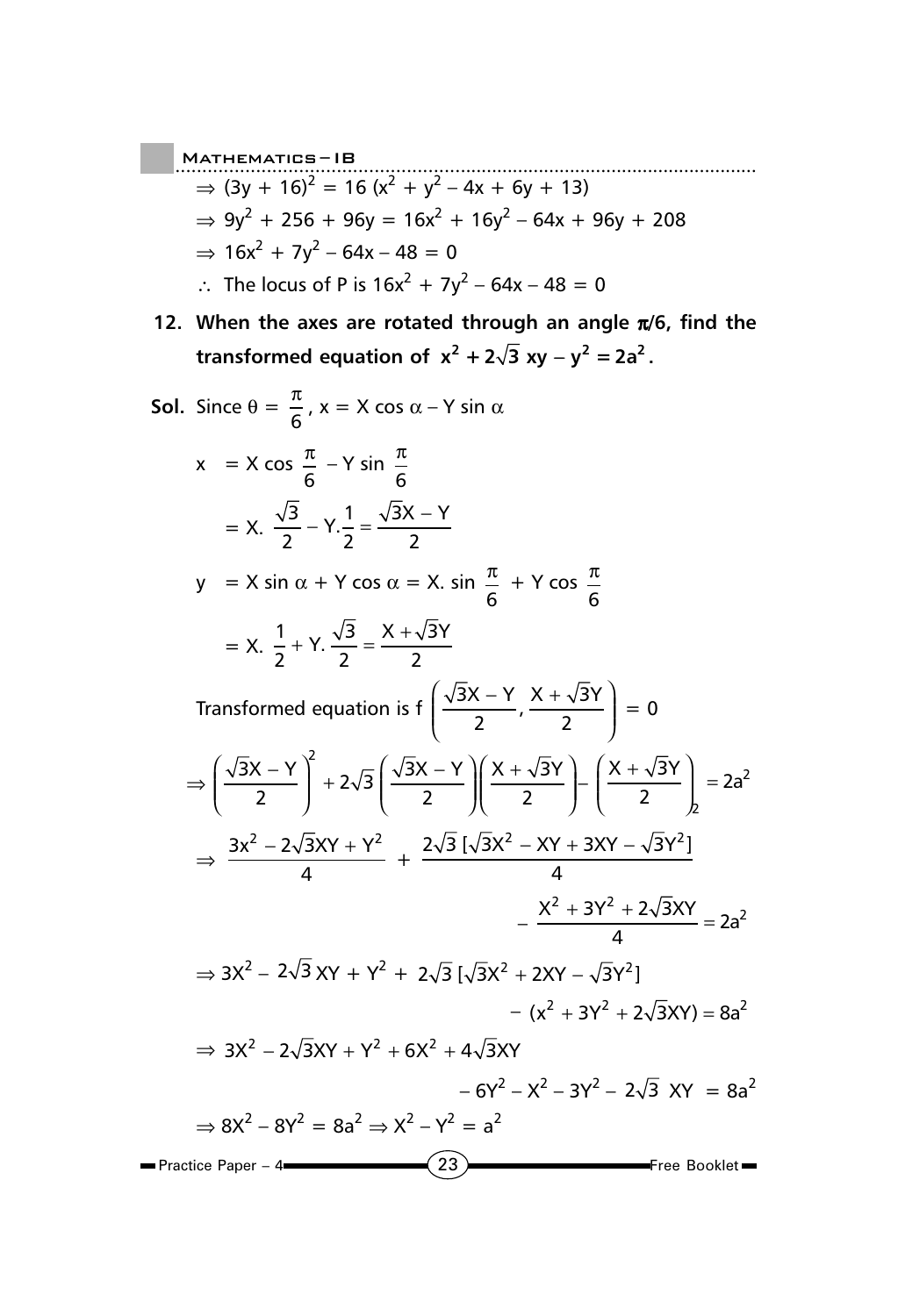$\blacksquare$  MATHEMATICS-IB

- **13. Find the points on the line**  $3x 4y 1 = 0$  **which are at a distance of 5 units from the point (3, 2).**
- **Sol.** Given lines x 7y 22 = 0 –––– (1)

$$
3x + 4y + 9 = 0
$$
 (2)

Mathematics ......................................................... – IB

$$
7x + y - 54 = 0
$$
 (3)

Let 'A' be the angle between (1), (2)

$$
\cos A = \frac{|a_1a_2 + b_1b_2|}{\sqrt{a_1^2 + b_1^2} \sqrt{a_2^2 + b_2^2}}
$$
  
= 
$$
\frac{|3 - 28|}{\sqrt{1 + 49} \sqrt{9 + 16}} = \frac{25}{5\sqrt{2.5}}
$$
  
= 
$$
\frac{25}{25\sqrt{2}} = \frac{1}{\sqrt{2}}
$$

$$
A=45^\circ
$$

Let 'B' be the angle between (2), (3)

$$
\cos B = \frac{21 + 4}{\sqrt{9 + 16} \sqrt{49 + 1}} = \frac{25}{25\sqrt{2}} = \frac{1}{\sqrt{2}}
$$
  
B = 45°

Let 'C' be the angle between (3), (1)

$$
\cos C = \frac{7 - 7}{\sqrt{1 + 49} \sqrt{49 + 1}} = 0 = \cos 90^{\circ}
$$
  

$$
C = 90^{\circ}
$$
  
Since  $\underline{A} = \underline{B} = 45^{\circ}$ 

$$
\underline{\mathsf{C}} = 90^{\circ}
$$

∴ Given lines form a right angled isosceles triangle.

$$
\blacksquare \text{Practice Paper } -4 \blacksquare
$$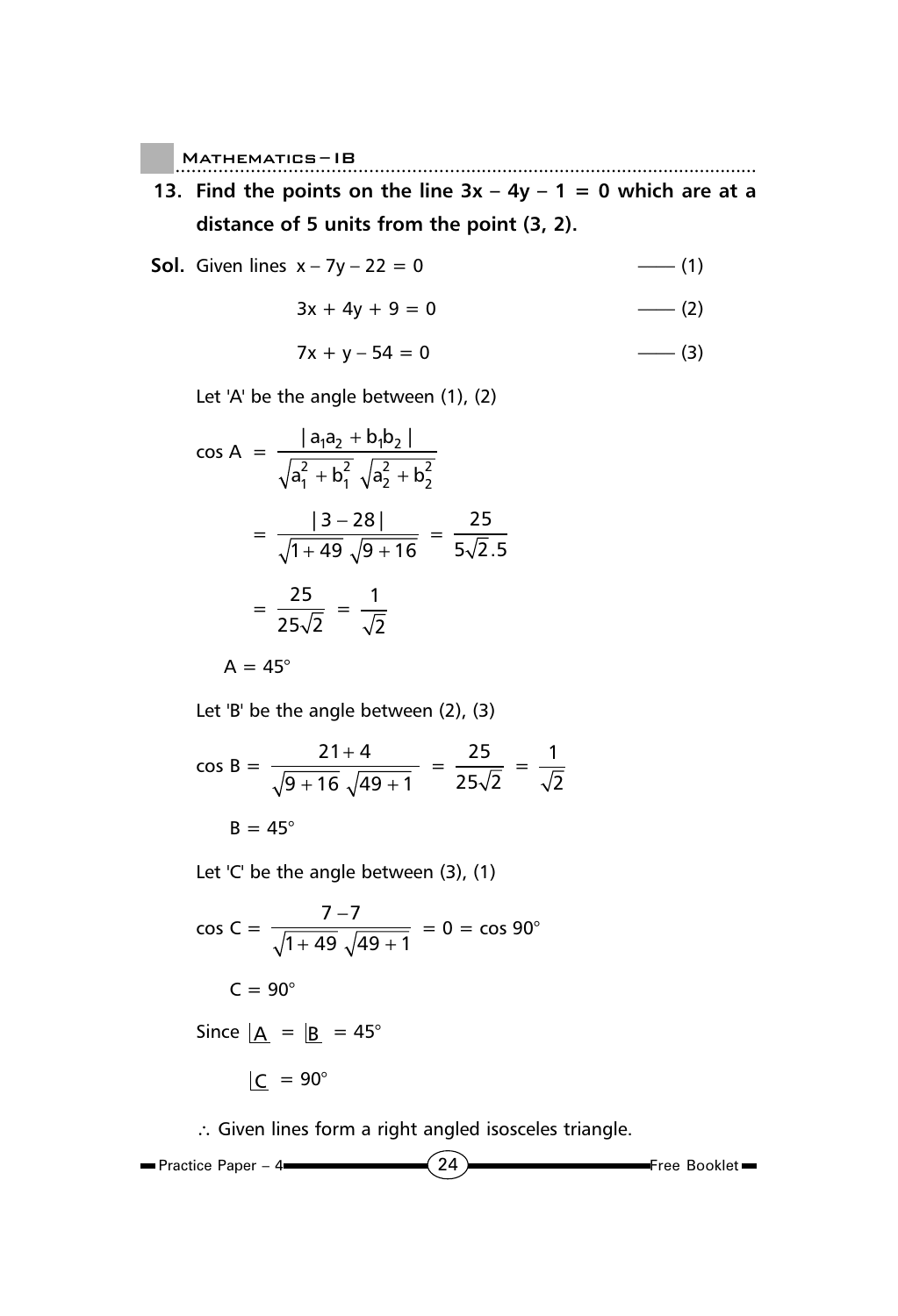## 14. **Verify the continuity of f(x) given by**

$$
f(x) = \begin{cases} \frac{x^2 - 9}{x^2 - 2x - 3} & \text{if } 0 < x < 5 \text{ and } x \neq 3\\ 1.5 & \text{if } x = 3 \end{cases}
$$
 at the point 3.

**Sol.** Given 
$$
f(x) = \begin{cases} \frac{x^2 - 9}{x^2 - 2x - 3} & \text{if } 0 < x < 5 \text{ and } x \neq 3 \\ 1.5 & \text{if } x = 3 \end{cases}
$$

$$
\lim_{x \to 3} f(x) = \lim_{x \to 3} \frac{x^2 - 9}{x^2 - 2x - 3}
$$

$$
= \lim_{x \to 3} \frac{(x+3)(x-3)}{(x-3)(x+1)}
$$

$$
= \lim_{x \to 3} \frac{x+3}{x+1}
$$

$$
=\frac{3+3}{3+1}
$$

$$
=\frac{6}{4}
$$

$$
=\frac{1}{2}
$$

$$
= 1.5
$$

= 3

$$
= f(3)
$$

$$
\therefore \lim_{x \to 3} f(x) = f(3)
$$

∴ f is continuous at  $x = 3$ .

## **15. Find the derivative of x sin x from the first principle.**

**Sol.** Let  $f(x) = x \sin x$ 

By first principle

$$
\blacksquare \text{Practice Paper - 4} \longrightarrow \hspace{1.5cm} \textbf{(25)} \longrightarrow \hspace{1.5cm} \text{Free Booklet} \longrightarrow \hspace{1.5cm} \blacksquare
$$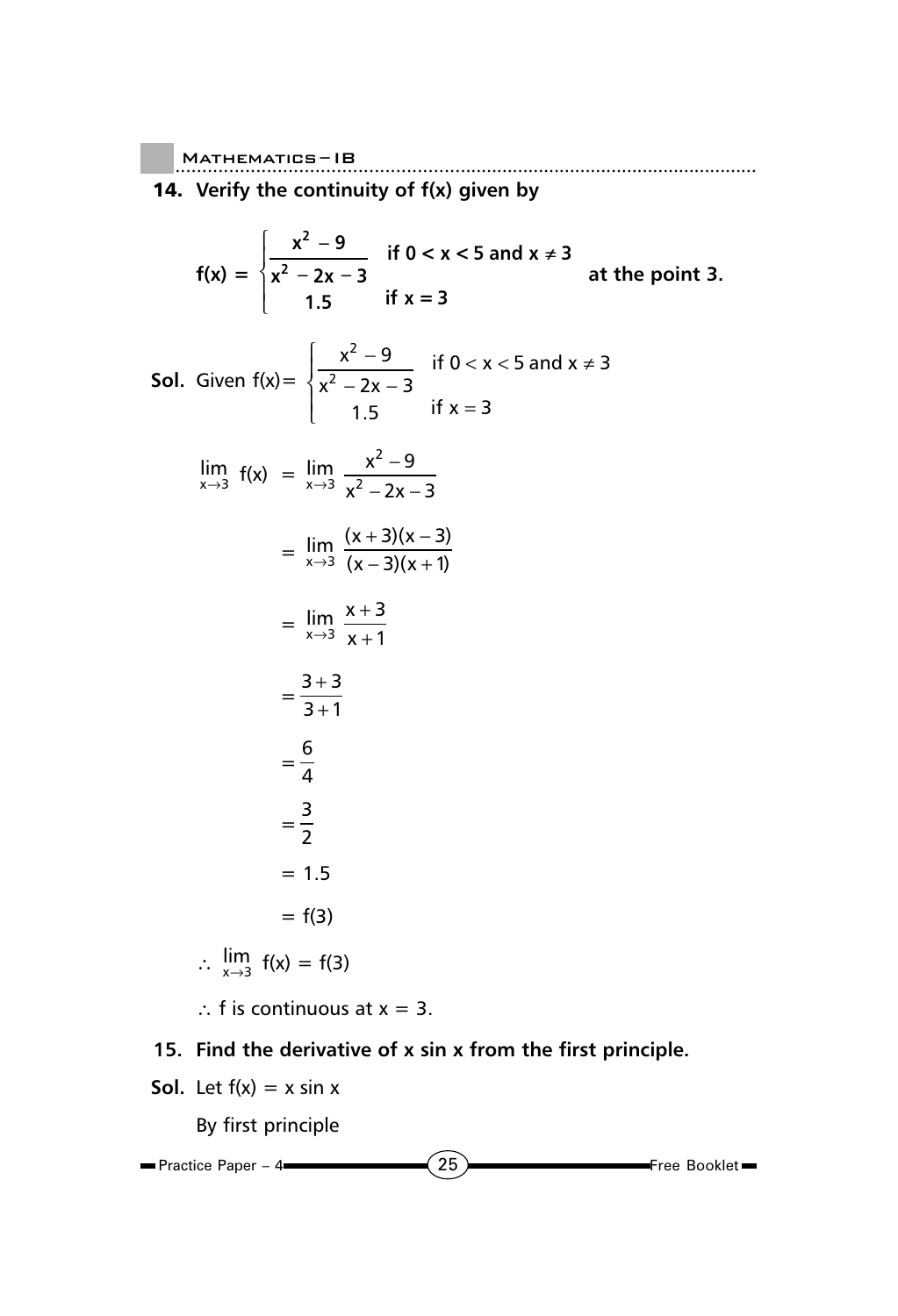Mathematics - IB

\n
$$
f^{1}(x) = \lim_{h \to 0} \frac{f(x+h) - f(x)}{h}
$$
\n
$$
= \lim_{h \to 0} \frac{(x+h) \sin(x+h) - x \sin x}{h}
$$
\n
$$
= \lim_{h \to 0} \frac{x \{ \sin(x+h) - \sin x \} + h \sin(x+h)}{h}
$$
\n
$$
= \lim_{h \to 0} \frac{x \cdot 2 \cos\left(\frac{x+h+x}{2}\right) \sin\left(\frac{x+h-x}{2}\right) + h \sin(x+h)}{h}
$$
\n
$$
= \lim_{h \to 0} \frac{2x \cos\left(\frac{2x+h}{2}\right) \sin\left(\frac{h}{2}\right)}{h} + \lim_{h \to 0} \frac{h \sin(x+h)}{h}
$$
\n
$$
= 2x \cos\left(\frac{2x+0}{2}\right) \cdot \frac{1}{2} + \sin(x+0)
$$
\n
$$
= x \cos x + \sin x
$$
\n
$$
\therefore f^{1}(x) = x \cos x + \sin x
$$

- 16. The volume of a cube is increasing at the rate of 8 cm<sup>3</sup> / sec. **How fast is the surface area increasing when the length of an edge is 12 cm ?**
- **Sol.** Let x, v, s be length of the edge, volume and surface area of the cube respectively.

Given  $x = 12$  cm.

$$
\frac{dv}{dt} = 8 \text{ cm}^3/\text{sec.}
$$
  
We know  $v = x^3$   

$$
\frac{dv}{dt} = 3x^2 \frac{dx}{dt}
$$

$$
\Rightarrow \frac{dx}{dt} = \frac{1}{3x^2} \frac{dv}{dt}
$$

$$
= \frac{1}{3.12.12} \cdot 8 = \frac{1}{54}
$$
Practice Paper - 4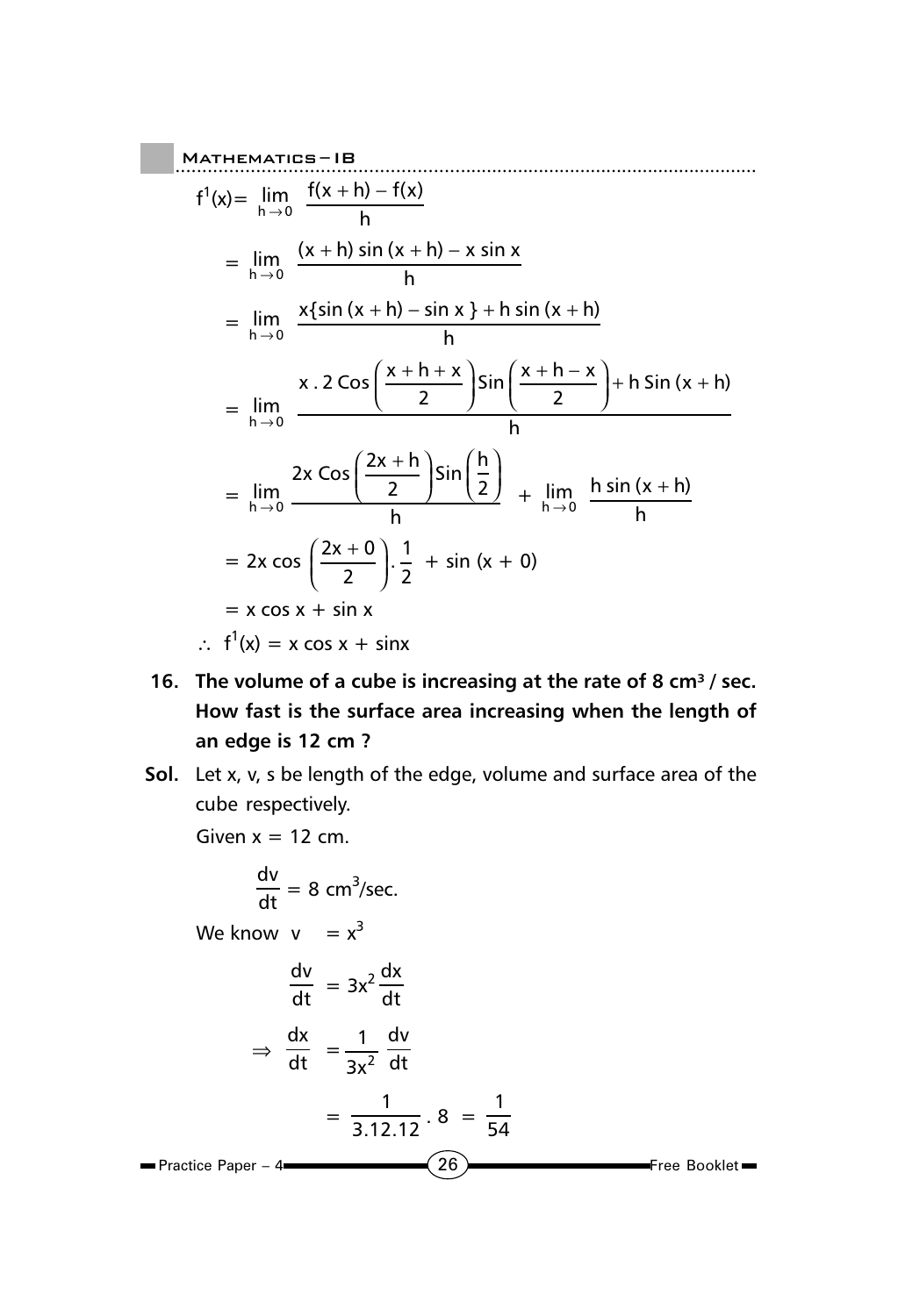..................................................... Mathematics ......................................................... – IB  $s = 6x^2$  $\frac{ds}{dt}$  = 6.2x .  $\frac{dx}{dt}$ dt  $= 6.2.12. \frac{1}{54} = \frac{8}{3}$  cm<sup>2</sup>/sec ∴ Surface area increasing at the rate of  $\frac{8}{3}$  cm<sup>2</sup>/sec.

- **17. A particle is moving in a straight line so that after 't' seconds its distance is 'S' (in cms) from a fixed point on the line is** given by  $S = f(t) = 8t + t^3$ . Find i) the velocity at time  $t = 2$ **sec ii) the initial velocity iii) acceleration at t = 2 sec.**
- **Sol.** Given  $S = f(t) = 8t + t^3$

i) 
$$
\frac{ds}{dt} = 8 + 3t^2
$$

$$
\left(\frac{ds}{dt}\right)_{t=2} = 8 + 3(2)^2
$$

$$
= 8 + 12
$$

$$
= 20
$$

- ∴ The velocity at time t = 2 is 20 cm / sec
- ii)  $\int \frac{ds}{dt}$ dt  $\int_{\mathsf{t}}$ ſ  $\left(\frac{ds}{dt}\right)_{t=0}$  $= 8 + 0 = 8$
- ∴ Initial velocity = 8cm / sec

iii) 
$$
\frac{d^2s}{dt^2} = 0 + 6t
$$
  
 $\left(\frac{d^2s}{dt^2}\right)_{t=2} = 6(2) = 12 \text{ cm} / \text{sec}^2$ 

Acceleration at  $t = 2$  is 12 cm / sec<sup>2</sup>

$$
\blacksquare \text{Practice Paper -4} \hspace{1.5cm} \longrightarrow \hspace{1.5cm} \boxed{27} \hspace{1.5cm} \blacksquare \text{Free Booklet} \blacksquare
$$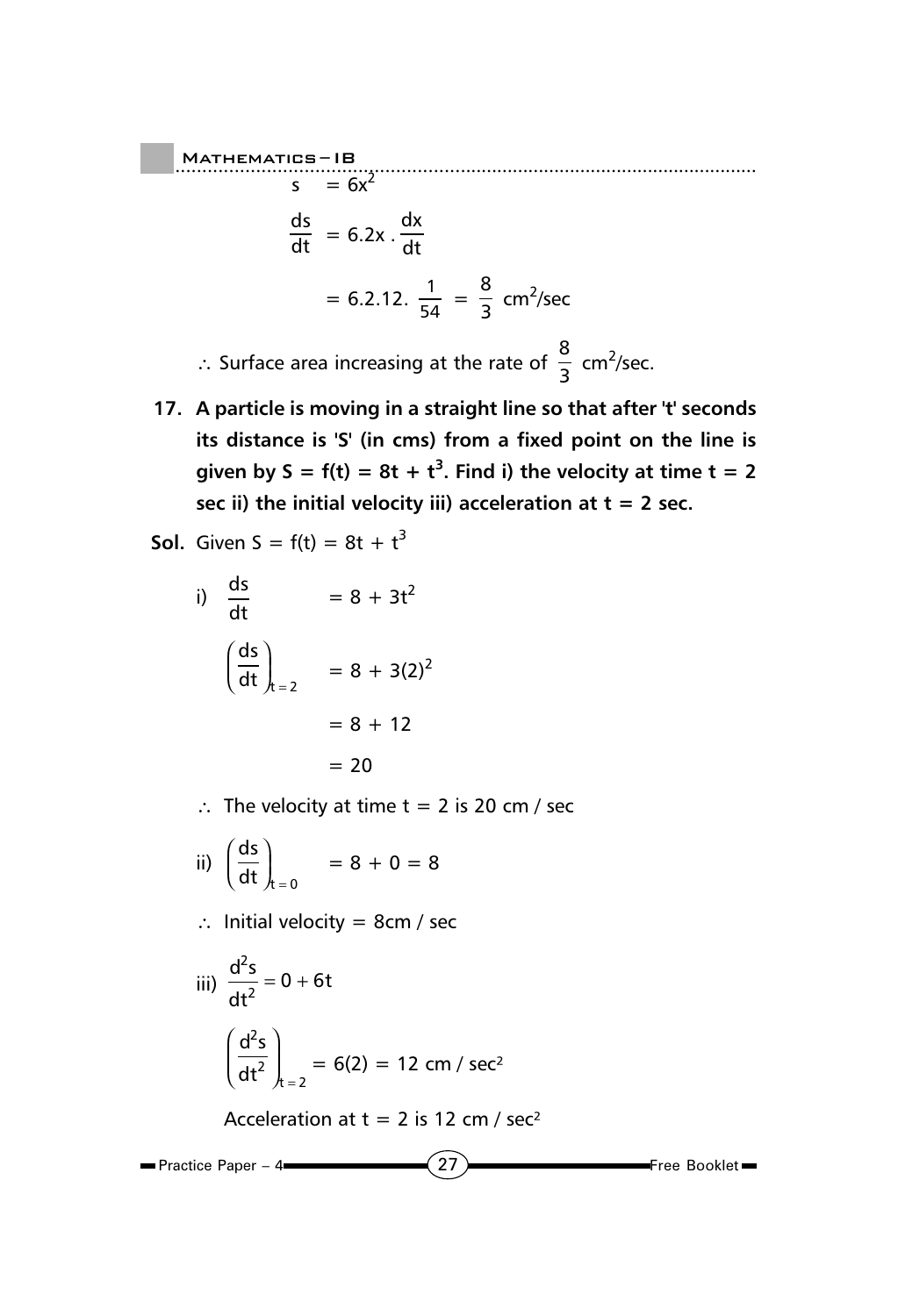SECTION –  $c$ 

## **III.18.Find the orthocentre of the triangle formed by the vertices**

**(–2, –1), (6, –1) and (2, 5). Sol.** A(–2, –1) B(6, –1), C(2, 5) are the vertices of ∆ABC Slope of BC =  $\frac{5+1}{2-6}$ 6 4 3 2  $\frac{+1}{-6} = \frac{6}{-4} = -$ AD is perpendicular to BC Slope of AD =  $\frac{2}{3}$ Equation of AD is  $y + 1 = \frac{2}{3}(x + 2)$ 2x – 3y + 1 = 0 —— (1) Slope of AC =  $\frac{5+1}{2+2}$ 6 4 3 2  $\frac{+1}{+2} = \frac{6}{4} =$ BE is  $\perp^{\text{Lr}}$  to AC Slope of BE =  $-\frac{2}{3}$ Equation of BE is  $y + 1 = -\frac{2}{3}(x - 6)$ 2x + 3y – 9 = 0 —— (2) By solving (1), (2)  $\frac{3}{2}$   $\frac{3}{2}$   $\frac{3}{2}$   $\frac{3}{2}$ –3 1 2 –3 x y  $3 - 27 - 18 - 2$  $\frac{x}{-27} = \frac{y}{-18-2} = \frac{1}{-6-6}$  $\frac{x}{-24} = \frac{y}{-20} = \frac{1}{-1}$ 12  $x = -\frac{1}{x}$  $\frac{24}{12}$  = 2, y =  $\frac{-20}{-12}$  = 5 3

∴ Co-ordinates of the ortho centre O are =  $\left[2, \frac{5}{3}\right]$  $\left[2,\frac{5}{3}\right].$ 

 $\blacksquare$  Practice Paper – 4 $\blacksquare$ 

 $(28)$  Free Booklet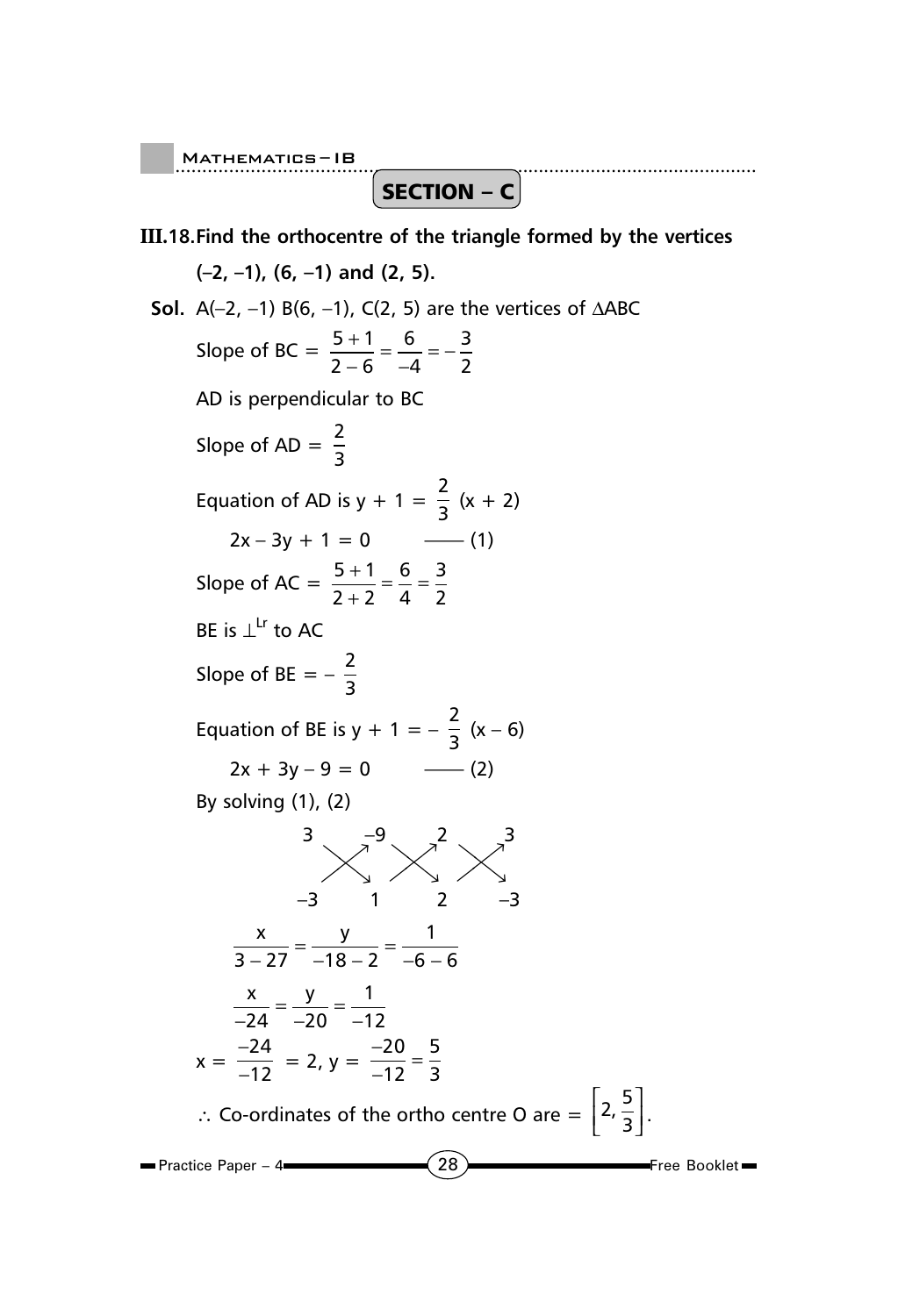**19.** If the equation  $S = ax^2 + 2hxy + by^2 + 2gx + 2fy + c = 0$ **represents a pair of parallel straight lines, then show that**

i) 
$$
h^2 = ab
$$
, ii)  $af^2 = bg^2$  and

**iii) the distance between the parallel lines**  $2\sqrt{\frac{g^2 - ac^2}{m}}$ **a(a+b) <sup>2</sup>** −

**Sol.** Let the two parallel straight lines represented by  $S = 0$  be

$$
lx + my + n_1 = 0
$$
    — (1)  
and    $lx + my + n_2 = 0.$     — (2)

Then,  $S = \lambda (lx + my + n_1)$  ( $lx + my + n_2$ ), for some real  $\lambda \neq 0$ . From this we have

$$
l2 = \frac{a}{\lambda}, m2 = \frac{b}{\lambda}, n1n2 = \frac{c}{\lambda}, lm = \frac{h}{\lambda},
$$
  

$$
l(n1 + n2) = \frac{2g}{\lambda}
$$
 and 
$$
m(n1 + n2) = \frac{2f}{\lambda}.
$$

Now (i)  $h^2 = \lambda^2 l^2 m^2 = (\lambda l^2)(\lambda m^2) = ab$ .

(ii) 
$$
4af^2 = (\lambda^2 l^2) (\lambda^2 m^2) (n_1 + n_2)^2
$$
  
=  $(\lambda m^2) (\lambda^2 l^2) (n_1 + n_2)^2 = b(4g^2)$ 

so that  $af^2 = bg^2$ .

(iii) Distance between the parallel lines

$$
= \frac{|n_1 - n_2|}{\sqrt{l^2 + m^2}} = \sqrt{\frac{(n_1 + n_2)^2 - 4n_1n_2}{l^2 + m^2}} = \sqrt{\frac{\lambda^2(n_1 + n_2)^2 - 4\lambda^2n_1n_2}{\lambda^2(l^2 + m^2)}}
$$

$$
= \sqrt{\frac{4g^2}{l^2} - 4\lambda c} \quad \text{(or)} \sqrt{\frac{4f^2}{m^2} - 4\lambda c}
$$

$$
= 2\sqrt{\frac{g^2 - ac}{a(a + b)}} \quad \text{(or)} \ 2\sqrt{\frac{f^2 - bc}{b(a + b)}}.
$$
Therefore Paper - 4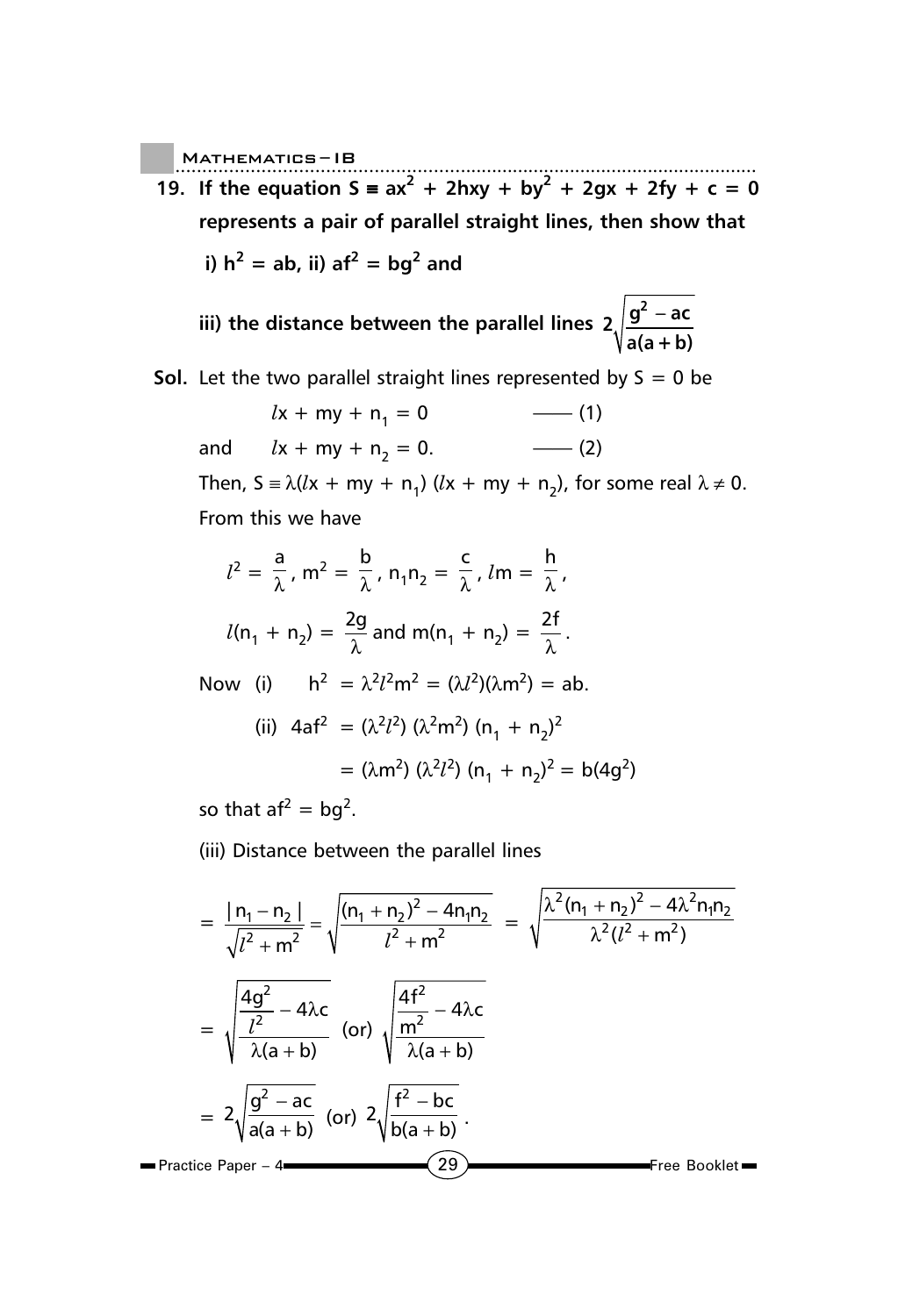- **20. Show that the lines joining the origin to the points of intersection of the curve**  $x^2 - xy + y^2 + 3x + 3y - 2 = 0$  **and** the straight line  $x - y - \sqrt{2} = 0$  are mutually perpendicular.
- **Sol.** Equation of the curve is

$$
x^{2}-xy + y^{2} + 3x + 3y - 2 = 0
$$
 (1)



Equation of AB is  $x - y - \sqrt{2} = 0$  $x - y = \sqrt{2}$  $x - y$ 2  $= 1$  –––––––(2)

Homogenising, (1) with the help of (2) combined equation of OA, OB is

$$
x^{2}-xy + y^{2} + 3x \cdot 1 + 3y \cdot 1 - 2 \cdot 1^{2} = 0
$$
\n
$$
x^{2}-xy + y^{2} + 3(x + y) \frac{x-y}{\sqrt{2}} - 2 \frac{(x-y)^{2}}{2} = 0
$$
\n
$$
x^{2}-xy + y^{2} + \frac{3}{\sqrt{2}}(x^{2}-y^{2}) - (x^{2}-2xy + y^{2}) = 0
$$
\n
$$
x^{2}-xy + y^{2} + \frac{3}{\sqrt{2}}x^{2} - \frac{3}{\sqrt{2}}y^{2} - x^{2} + 2xy - y^{2} = 0
$$
\n
$$
\frac{3}{\sqrt{2}}x^{2} + xy - \frac{3}{\sqrt{2}}y^{2} = 0
$$
\nPractice Paper - 4

\n(30)

\nFree Booklet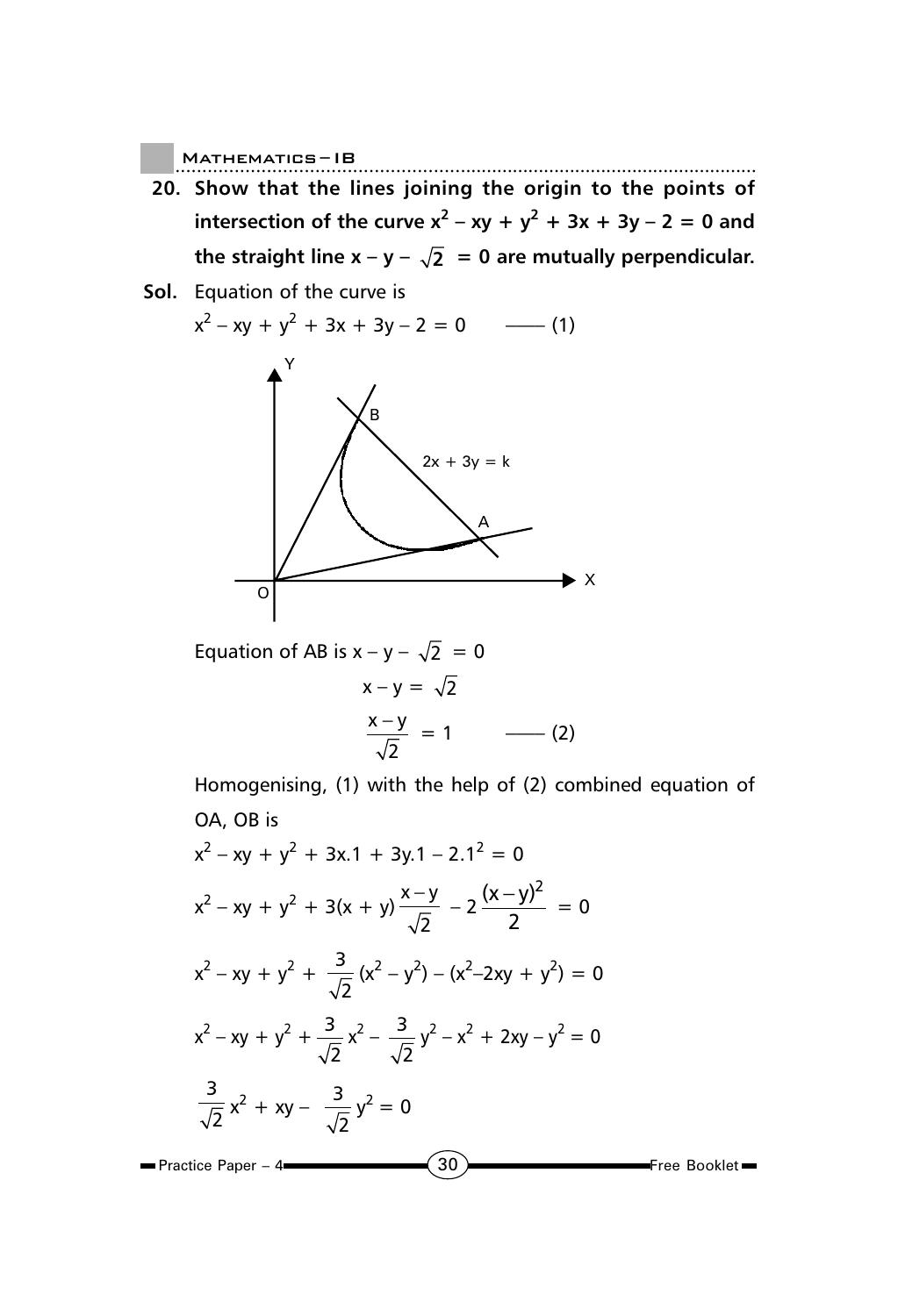$$
a + b = \frac{3}{\sqrt{2}} - \frac{3}{\sqrt{2}} = 0
$$

∴ OA, OB are perpendicular.

**21. Find the angle between two diagonals of a cube.**



**Sol :** Let 'O' one of the vertices of the cube taken as origin and the three sides OA, OB, OC are taken as Co-ordinate axes. Let OA =  $OB = OC =$  a the four diagonals are OF,  $AG$ ,  $DR$  and  $BC$ The Co-ordinates of the vertices of the cube are O(0, 0, 0), A(a, 0, 0), B(0, a, 0), C(0, 0, a) F(a, a,0), D(a, a, 0), E(a, 0, a), G(0, a, a) D.Rs of OF are  $(a - 0, a - 0, a - 0) = (a, a, a)$ D.Rs of AG are  $(0 - a, a - 0, a - 0) = (-a, a, a)$ If O is the angle between the diagonals OF and AG then  $\cos \theta = \frac{|a(-a)+a.a+a.a|}{\sqrt{a^2+|a(1)|^2}}$  $a^2 + a^2 + a^2 \sqrt{a^2 + a^2 + a^2}$ −  $=\frac{a}{2}$ 3a  $\frac{2}{a^2} = \frac{1}{3}$  $\theta = \cos^{-1} \left( \frac{1}{3} \right)$ ſ  $\left(\frac{1}{3}\right)$ Similarly the angle between any pair of diagonals can be shown to be cos<sup>-1</sup>  $\left(\frac{1}{3}\right)$ ſ  $\left(\frac{1}{3}\right)$ .

 $\overline{31}$  Free Booklet

**Practice Paper – 4**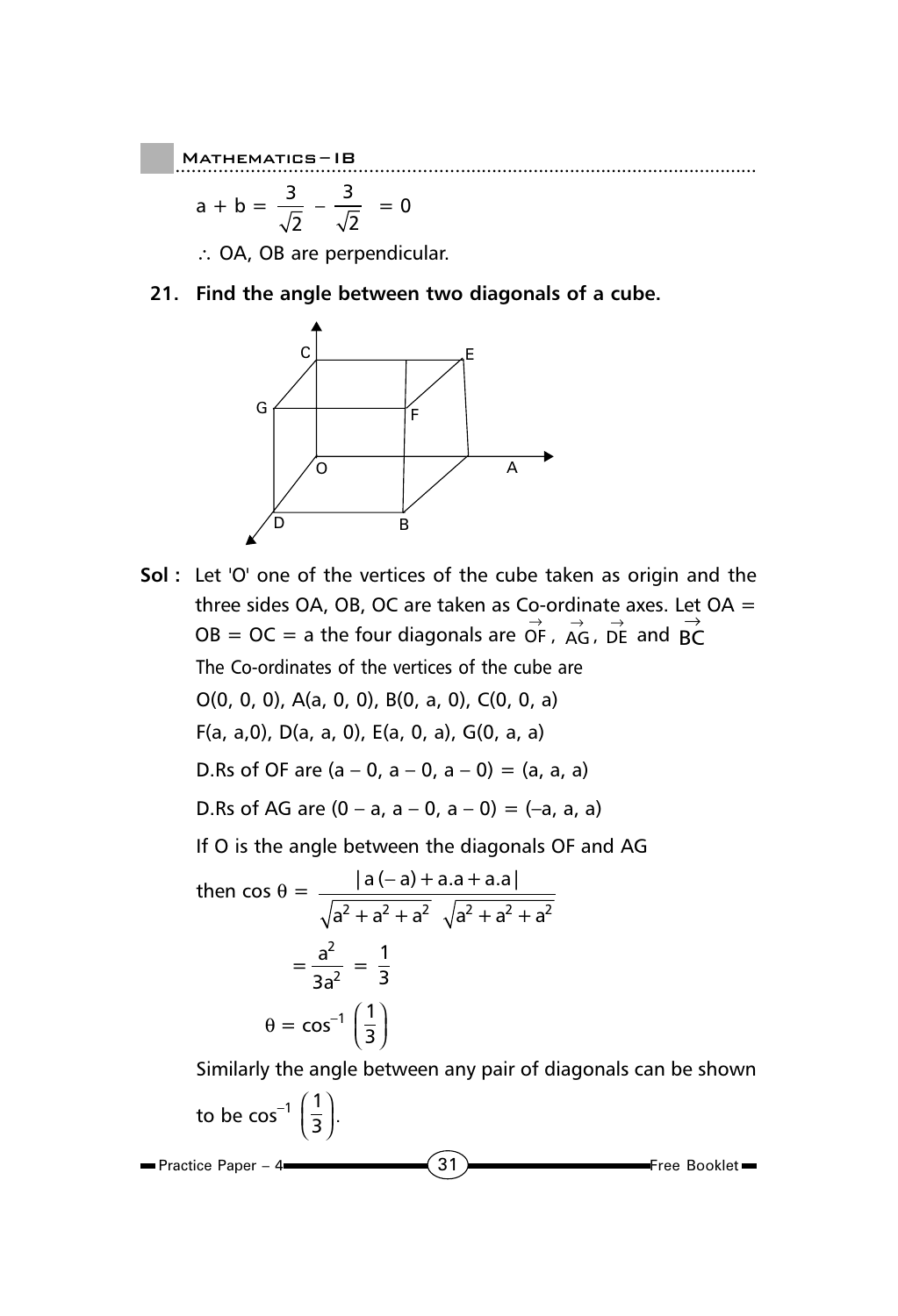22. If 
$$
y = x \sqrt{a^2 + x^2} + a^2 \log|x + \sqrt{a^2 + x^2}|
$$
, then find  $\frac{dy}{dx}$ .  
\n501: Given  $y = x\sqrt{a^2 + x^2} + a^2 \log(x + \sqrt{a^2 + x^2})$   
\n
$$
\frac{dy}{dx} = x \cdot \frac{1}{2\sqrt{a^2 + x^2}} (0 + 2x) + \sqrt{a^2 + x^2} + a^2 \frac{1}{2\sqrt{a^2 + x^2}} (0 + 2x) + \sqrt{a^2 + x^2} + a^2 \frac{1}{2\sqrt{a^2 + x^2}} (0 + 2x) = \frac{2x^2}{2\sqrt{a^2 + x^2}} + \sqrt{a^2 + x^2} + \frac{a^2}{x + \sqrt{a^2 + x^2}} \left[1 + \frac{2x}{2\sqrt{a^2 + x^2}}\right] = \frac{x^2}{\sqrt{a^2 + x^2}} + \sqrt{a^2 + x^2} + \frac{a^2}{x + \sqrt{a^2 + x^2}} \left[\frac{\sqrt{a^2 + x^2} + x}{\sqrt{a^2 + x^2}}\right] = \frac{x^2}{\sqrt{a^2 + x^2}} + \sqrt{a^2 + x^2} + \frac{a^2}{\sqrt{a^2 + x^2}}
$$
  
\n
$$
= \frac{x^2 + a^2}{\sqrt{a^2 + x^2}} + \sqrt{a^2 + x^2} + \frac{a^2}{\sqrt{a^2 + x^2}}
$$
  
\n
$$
= \sqrt{a^2 + x^2} + \sqrt{a^2 + x^2}
$$
  
\n
$$
= 2\sqrt{a^2 + x^2}
$$
  
\n
$$
\therefore \frac{dy}{dx} = 2\sqrt{a^2 + x^2}.
$$

**Contract** 

23. Find the positive integers x and y such that  $x + y = 60$  and **xy3 is maximum.**

Sol. Given 
$$
x + y = 60 \Rightarrow y = 60 - x
$$

\nLet  $S = xy^3$ 

\n $= x (60 - x)^3$ 

\nPractice Paper - 4

\n32

\nFree Booklet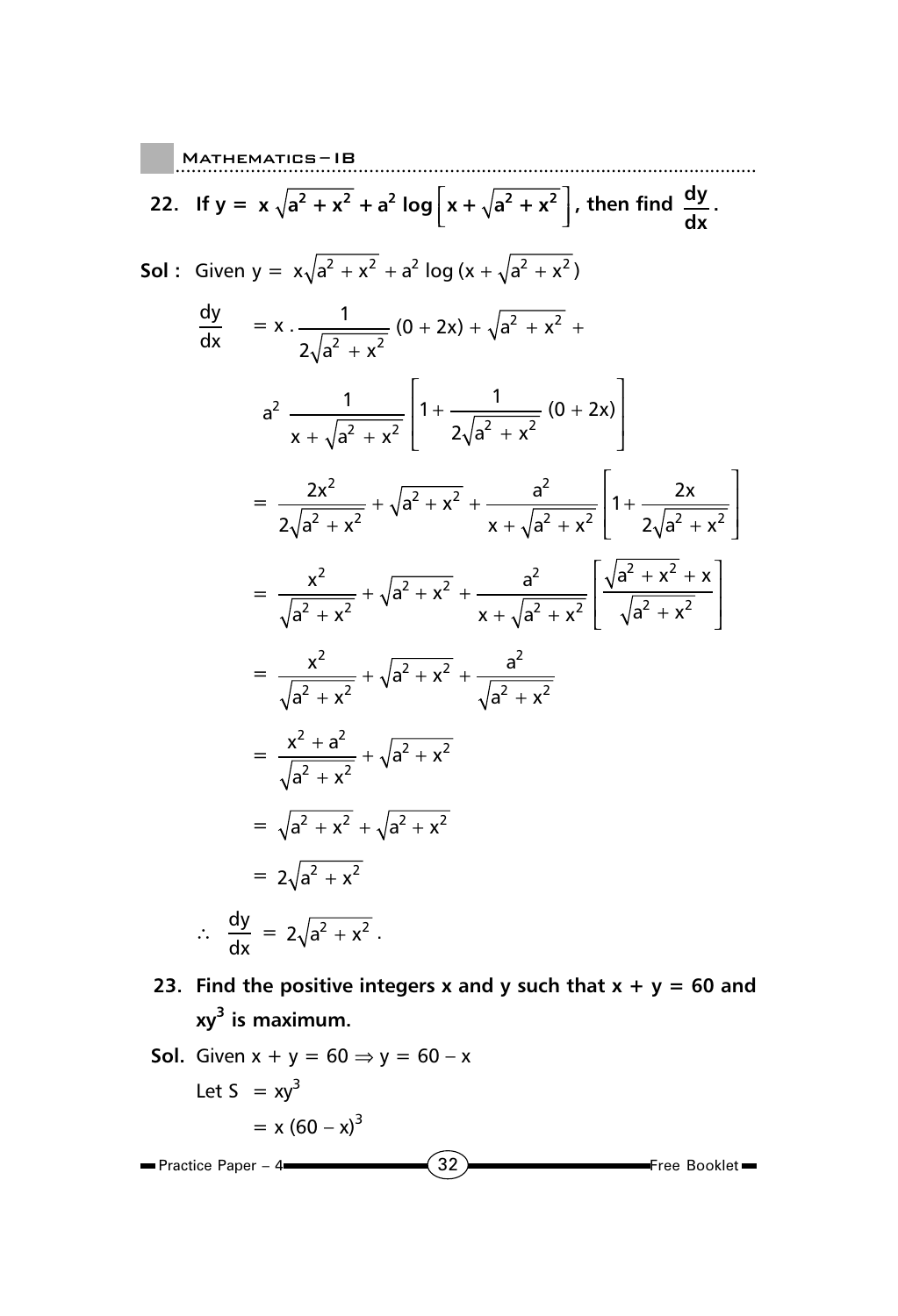$$
\frac{ds}{dx} = x \cdot 3(60 - x)^2 (0 - 1) + (60 - x)^3 \cdot 1
$$
  
\n
$$
= -3x(60 - x)^2 + (60 - x)^3
$$
  
\n
$$
= (60 - x)^2 + (-3x + 60 - x)
$$
  
\n
$$
= (60 - x)^2 (60 - 4x)
$$
  
\n
$$
\frac{ds}{dx} = 0 \Rightarrow (60 - x)^2 (60 - 4x) = 0
$$
  
\n
$$
\Rightarrow 60 - 4x = 0
$$
  
\n
$$
\Rightarrow 4x = 60
$$
  
\n
$$
\Rightarrow x = 15
$$
  
\n
$$
\frac{d^2s}{dx^2} = (60 - x)^2 (-4) + (60 - 4x) 2 (60 - x) (-1)
$$
  
\n
$$
= -4 (60 - x)^2 - 2 (60 - 4x) (60 - x)
$$

Mathematics ......................................................... – IB

$$
\left(\frac{d^2s}{dx^2}\right)_{x=15}<0
$$

∴ S is maximum at x = 15 ∴  $y = 60 - 15 = 45$ Hence  $x = 15$ ,  $y = 45$ .

24. Show that the curves  $6x^2 - 5x + 2y = 0$ ,  $4x^2 + 8y^2 = 3$  touch each other at  $\left(\frac{1}{2}\right)$ **, 1 2** ſ  $\left(\frac{1}{2},\frac{1}{2}\right)$ .

**Sol.** Given curve equations are

 $\blacksquare$ 

$$
6x2 - 5x + 2y = 0
$$
 (1)  

$$
4x2 + 8y2 = 3
$$
 (2)

Differentiating (1) w.r.to 'x' on both sides

$$
12x - 5 + 2 \frac{dy}{dx} = 0
$$
  
Practice Paper – 4